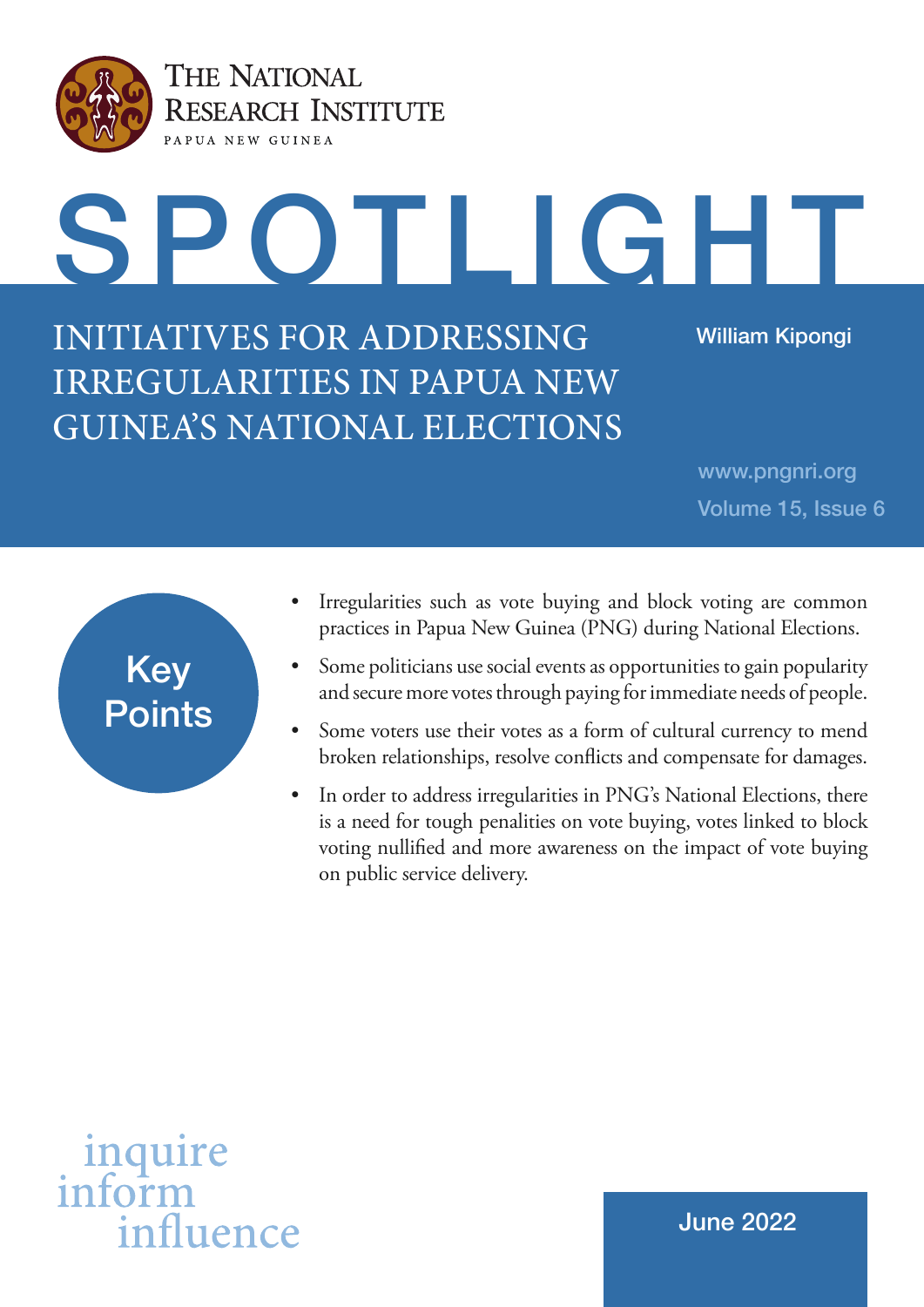

# SPOTLIGHT June 2022

# INITIATIVES FOR ADDRESSING IRREGULARITIES IN PAPUA NEW GUINEA'S NATIONAL ELECTIONS

# Introduction **By William Kipongi**

Free, fair and safe elections are an integral component<br>of the principles of democracy. An individual's<br>constitutional right should be freely expressed in the<br>ability to vote without undue external influences. However, of the principles of democracy. An individual's constitutional right should be freely expressed in the ability to vote without undue external influences. However, the approach and behaviour towards national general elections in Papua New Guinea (PNG) by both candidates and voters has changed dramatically in the last two decades. Studies done by Gibbs (2006) on the PNG 2002 National Election, Matbob (2013) on 2007 National Election, and Gibbs (2018) on 2017 National Election have identified the occurrence of some abnormal practices in the past national elections. These include violence and intimidation, block voting, common roll stacking, multiple voting, use of large sums of money and firearms. Practices which were regarded as common in the Highlands Region has also now proliferated into the coastal provinces. For instance, Gibbs (2018) noted in the 2007 elections in Madang, incidences of parents exchanging votes for school fees of children attending higher educational institutions. In this environment, voters perceive elections as an investment. Selection criteria for intending candidates are based upon their possession of wealth and the ability to access resources. Virtues of honesty, integrity and respect which are fundamentals of democracy are rather exchanged for short-term needs. This voting culture has prominently emerged in the past general elections in PNG and threatens the fabrics of a democratic society. This paper highlights one of the findings of a study on the 2017 National Election in Enga Province by Kipongi (2018). The findings illustrate the challenges imposed on the democracy of National Elections by the huge cash flow between candidates and voters.

### Influence of money in PNG National Elections

Money has played a major role for candidates contesting in the National Elections over the years (Gibbs, 2006; and Kipongi, 2018). Elections in PNG have now developed into most expensive exercises where politicians spend millions of Kina. A study done on the 2017 National Election impact on the socio-economic life of the people of Wapenamanda in Enga by Kipongi (2018) revealed the use of money in the National Election was a snare to ensnare people's votes. For example, one of the interviewees gave the nickname '*Mr. ATM*' to a prominent politician who said: "*I don't talk, my money does all the talking*." He distributed millions of Kina to his supporters in the 2017 National Election. There

were other politicians who did the same and here are some strategies they use:

- Directly buying individual votes with cash.
- Paying for children's school fees so parents vote for them.
- Support people to pay compensation, bride price, funeral feast, etc.
- Funding little family businesses and community projects.
- Meeting individual needs like building homes, funding trips, medical bills, etc.

It seems that people prefer to vote for those with wealth and financial strength more than those with leadership qualities. Some politicians use just one strategy (buying of votes), while others use more than one. For example, politician pays school fees for children, support in compensation payments and money for personal use. Voters having gained tremendous support from a particular candidate will not vote for another candidate instead. Their freedom to choose otherwise has been compromised with the gifts and money received.

#### Influence of social events on voter choices in voting

Cultural and social events such as compensation, bride price or funerals are recurring events which candidates provide support often leading up to and during National Elections. Sometimes the events turn out to be snares that ensnare voter's rights and freedom with money and gifts flooding in by politicians. Voters see it as an opportunity to ask the candidates for services like roads, bridges and schools but candidates knew that their positive response to voters request will inturn trap voters interests and choices to voting. Therefore, voters are misguided in demanding politicians to pay for social events and yet asking for services at the same time. For instance, majority of the voters in the 2017 National Election reported that: "I will vote for you if you give me money or help me in my need". Then what happens after the candidate won the election? One elected member of Parliament said: "I gave you what you needed, and you gave me what I needed". One can easily draw conclusions that voters use their votes to compensate for the money and gifts received from the candidates and their request for services were of less priority for the candidate elected.

The Papua New Guinea National Research Institute (PNG NRI) is Papua New Guinea's leading think tank on public policy and development related issues and trends.

Spotlight articles are succinct, policy oriented papers that summarise an issue or an area of PNG NRI work in progress. This and other Spotlight articles are available from www.pngnri.org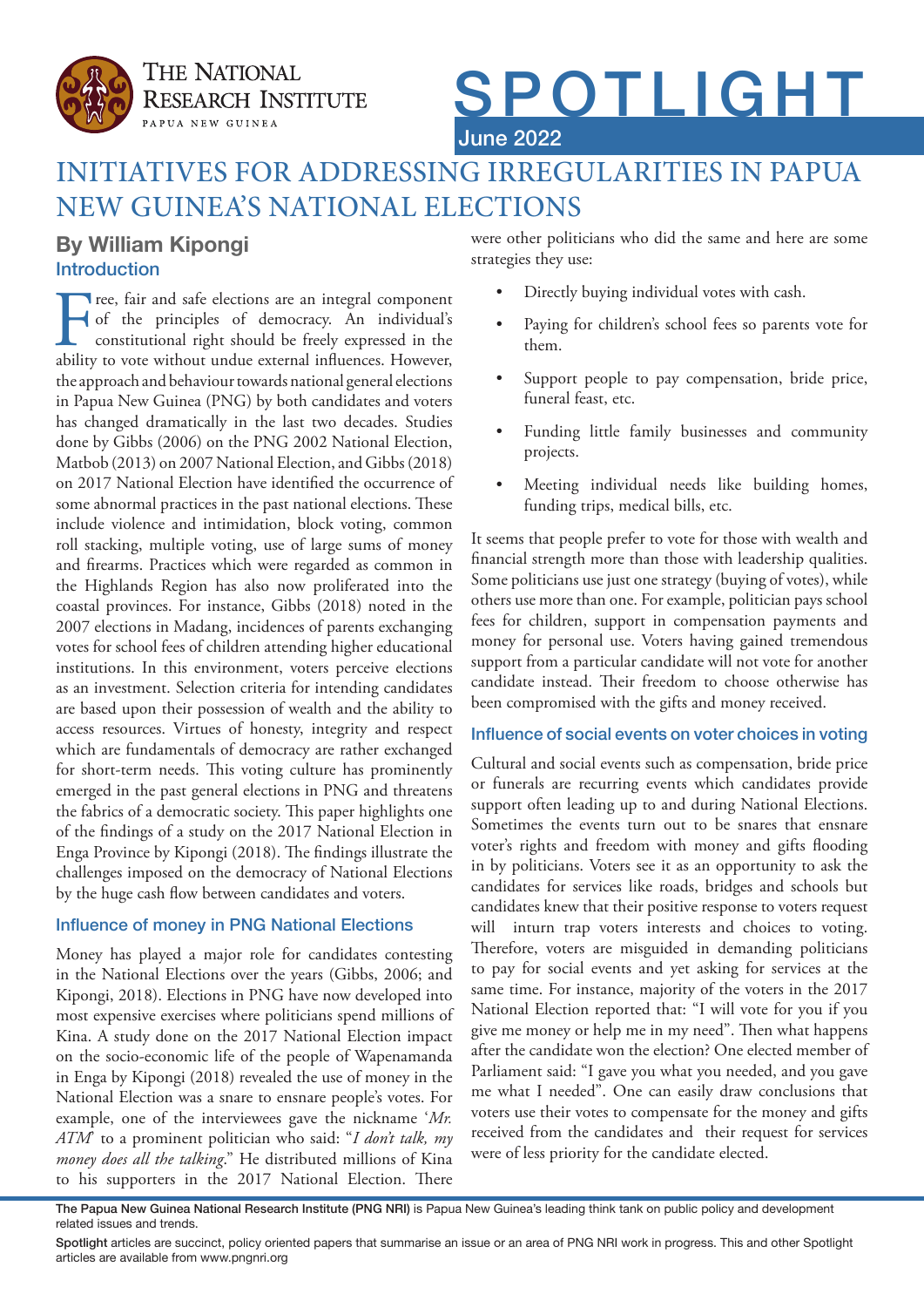## inquire inform influence

Kipongi (2018) noted that people see National Elections period as an opportunity to host more social events so that their immediate needs be paid off by candidates. Most of the voters never realised that money and support received, ties them into voting for certain candidates. For instance, compensation and bride price payment ceremonies are usually organised during the election period. This is because people know that candidates will come around with a lot of money. But they never realise that they will certainly repay what they received with their votes. It is like; '*you give me this and I give you that*'. Lakane and Gibbs (2003) described the effects of such social gathering as a platform for money to speak and dictate people's choices in voting.

#### The practice of communal voting

Communal voting or block voting means only a few people will cast all the votes for a particular candidate in a council ward on behalf of the voters. This is another form of practice overriding an individual's democratic right to vote. Such a practice is agreed upon based on their cultural practices where people vote for their own relatives. They do not mind whether the person wins or loses. What matters most is voting for the candidate who they identify with, it gives them satisfaction. Anyone who decides otherwise is most likely to be assaulted, chased out of the community or rejected. That defines the behaviour of people leading to communal or block voting.

When there is no one from within the council ward contesting, the people from that ward form groups according to who they support. Once their names are called for voting, they collect their ballot papers and put them together and ask one person to cast all the votes while another person keeps the records. This is another act of communal voting system noted in the polling booths. All of these are done publicly, and nothing is done in secret. Everyone knows who is voting for whom. Such a practice violates the individual's constitutional right to vote. Much of these behaviours widely described are noted in Lakane and Gibbs' (2003) study on the 2002 National Elections.

#### Cultural norms permeated into elections

Cultural norms have permeated into election strategies, giving rise to new election behaviours and practices. Traditionally, in many parts of PNG, leadership is continued to be earned through kinship, clan and tribal groups. People do not vote or discuss who will be the next leader like that of in the National Elections.

Various election studies have noted an emergence of a new style of election. Those supporting one candidate against those supporting another (Lakane and Gibbs, 2003). Some candidates provide their supporters with guns to threaten supporters of rival candidates. Huge amounts of money is

involved. There is free food, accommodation, transportation, and even sex is offered freely in some campaign houses (Gibbs and Mondu, 2011). Gibbs (2006) described those behaviours as *political culture*. Such behaviours were consistently noted again in 2007, 2012 and 2017 National Elections (Gibbs, 2006; 2018; Lakane & Gibbs, 2003; and Matbob, 2013).

In cultural feasting events, when meat is distributed, it is normal to call out names of people to come forward to get their share. Similarly, when names were called from the common roll for casting votes, voters got their ballot papers and started calling the candidate they support to come forward and get the ballot papers. This practice was noted at many polling areas in the 2017 National Election (Kipongi, 2018).

Votes are also used to serve other purposes. For instance, people give their votes as a new form of cultural currency in place of pigs and other wealth to restore peace, as compensation payment, rebuilding relationship and a gesture for peace agreements between conflicting parties. It could be just one person's vote or votes of a family or a clan given in place of money and other wealth. This pattern has also been consistently noted in many polling areas around Wapenamanda District in the recent past elections (Kipongi, 2018).

#### Initiatives for promoting free and fair voting during PNG National Election

To disband undemocratic practices during elections, here are some possible ways that can be considered:

- Tough penalties should be imposed on voters and candidates gabling with money for votes. Part of the exercise is to ban campaign houses erected by supporters along the roads during the national elections because it provides the opportunity for both candidate and voters to gable with money for votes. If such an activity is witnessed it should be reported to the police and allow the law to deal with it.
- More workshops should be organised by the government at certain times on certain locations for candidates to present their policies to the public. This will give voters the opportunity to be well informed about political parties' policies and to make a choice on the candidate to cast their votes for.
- More awareness is needed on the importance of the National Elections and voting. This can be done prior to the National Elections so that voters can be prepared both psychologically and physically to vote for a leader instead of money and other material gains.
- There is a need to create more awareness on the

# SPOTLIGHT